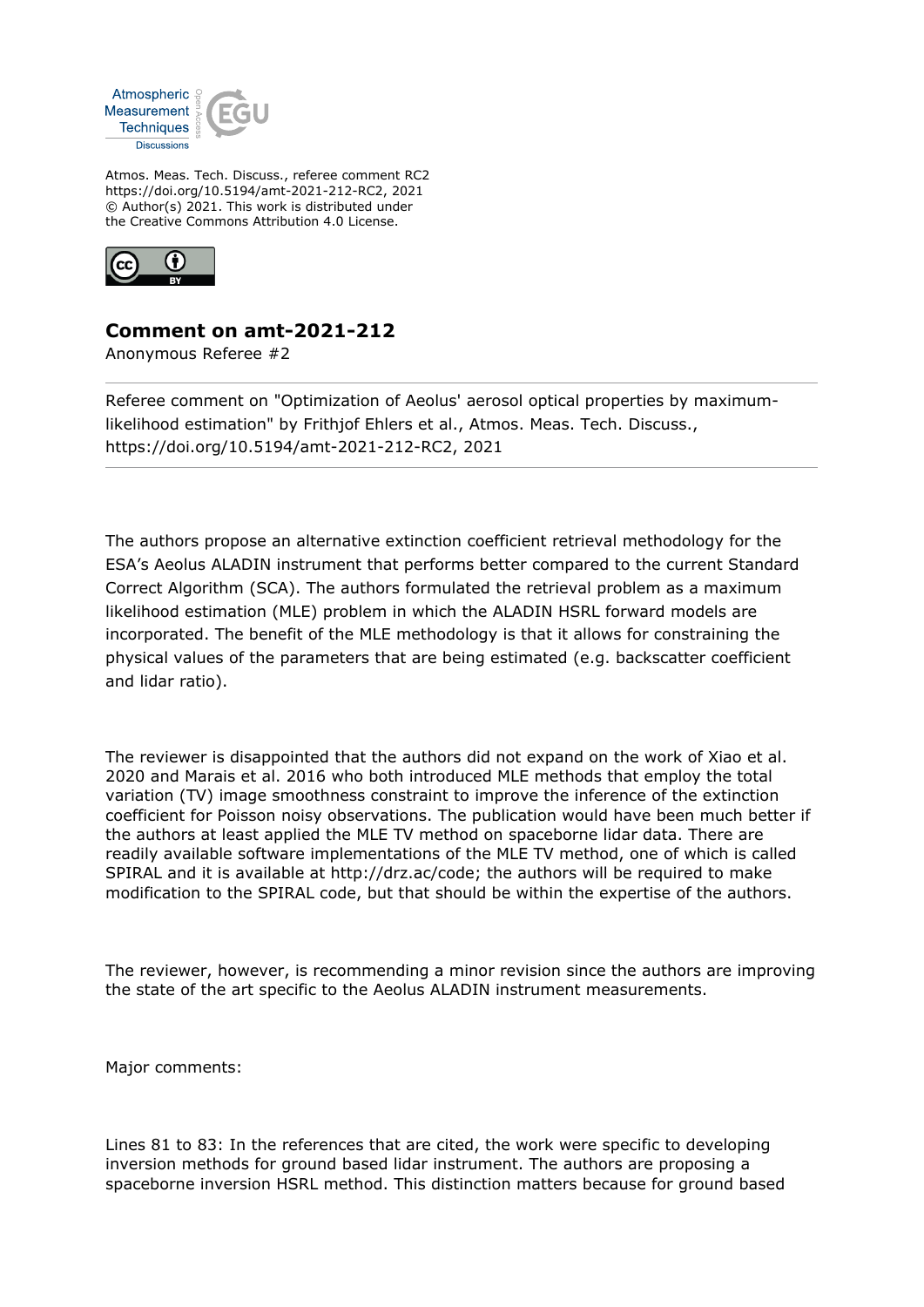lidar instruments inaccuracies in the geometric overlap function calibration parameter can introduce biases in the extinction coefficient. Hence, the backscatter coefficient is inferred as a separate first step to isolate any geometric overlap function induced biases to the extinction coefficient. With spaceborne HSRL measurements and depending on the instrument, there is not necessarily a geometric overlap function which are confirmed by equations 2 and 3 in this paper. Thus, a spaceborne HSRL allows for the simultaneous inference of the backscatter and extinction coefficients that are not biased to due to the geometric overlap function.

For the sake of understanding how this paper's method relates to the references that are cited, the reviewer suggests that the authors mention that the geometric overlap function calibration parameter is a limiting factor for ground-based HSRL instrument when trying to simultaneously infer both the backscatter and extinction coefficients.

Line 198: It is unclear where in (Flamant et al 2017) equations 9 and 10 are defined. Since equations 9 and 10 are esoteric, it would be helpful for the reader to know where in (Flamant et al 2017) equations 9 and 10 are defined since (Flamant et al 2017) has 124 pages.

Lines 199-200: Equations 9 and 10 do not make sense. For example, consider equation 9. Since  $L_{1}(p,i) > 0$ , we have that  $-2L_{1}(p,i) < 0$ . Hence,  $X_{1}(i) < 0$ , since the rest of the terms in equation 9 are positive. However, this a contradiction, since  $X(r)$  in equation 5 is strictly positive.

Line 224: Should J be J\_{obs}? Should S\_y not be the inverse of the measurement error covariance matrix? Refer to equations 2.21 and 5.3 of (Rodgers, 2000).

Line 287: The reviewer does not agree with the statement "MLE estimates usually suffer from overfitting and noise amplification.", because it is the forward model along with the MLE that determines whether there is overfitting or "noise amplification". E.g., the averaging operator (or just averaging) can be derived via MLE and averaging operator with a sufficient number of samples does not overfit. In other words, whether a MLE overfits or does "noise amplification" depends on the MLE's parameterization with the forward model.

Line 230 to 232: Could the authors provide a reference to support the claim that the averaged signal's noise can be approximated via a Gaussian distribution? For example, are there sufficient photon counts during the nighttime at 30km altitude that are accumulated and normalized in order for the average signal's noise (at 30km) to be accurately approximated by a Gaussian distribution?

Lines 259 to 261: Poisson noise is not additive and therefore it is confusing to read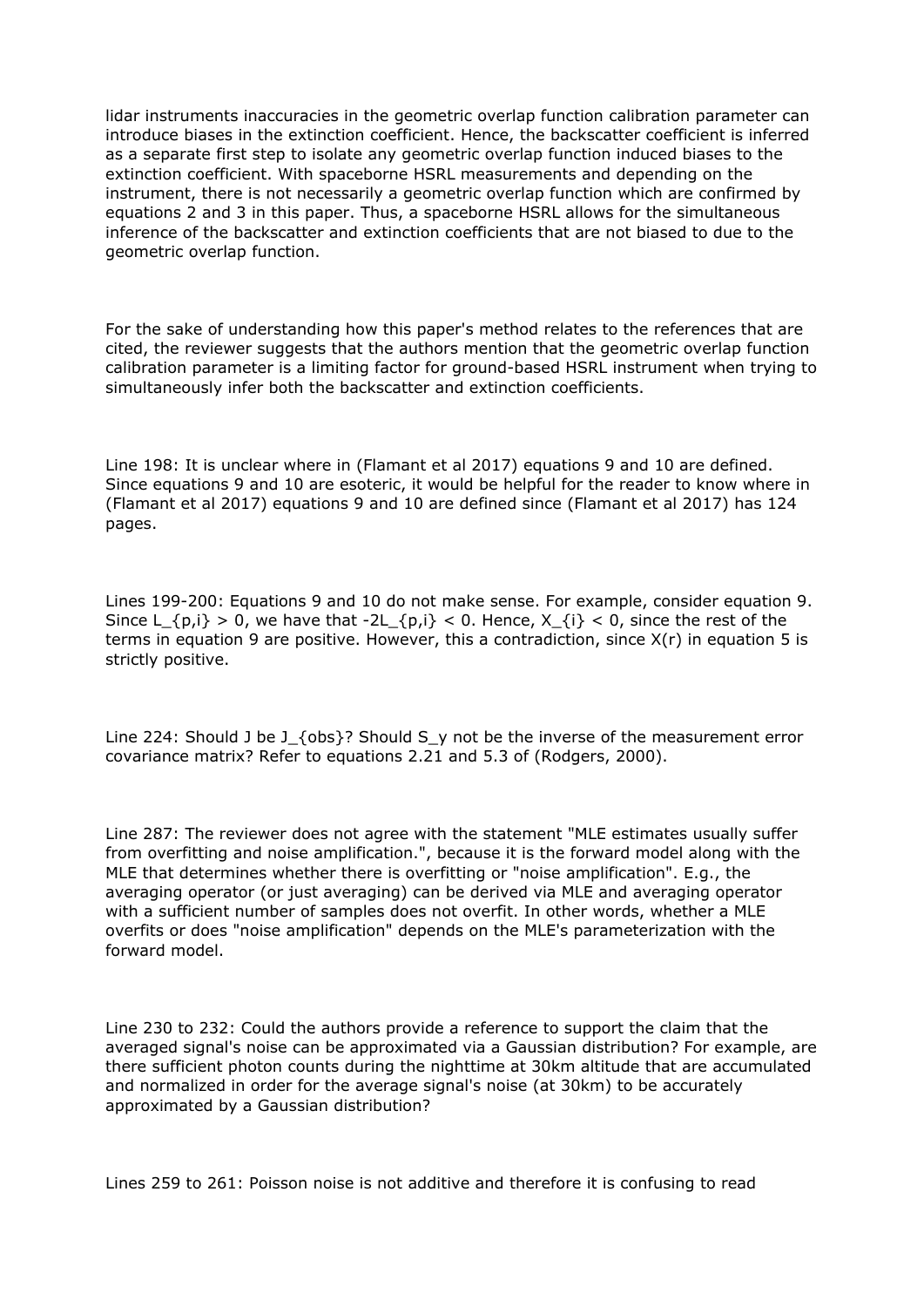$\hat{s}_{s} = \sqrt{s + \epsilon_{s}}$ . For Poisson noisy observations the noise standard deviation is  $\sqrt{st} + b_s + b_d$  where b\_s is the solar background radiation and b d is the dark counts.

Lines 291 to 292: The statement "the estimate should fit as close as possible to the signal data and only solve the physical contradictions" is contradictory compared to the previous sentences in this paragraph. If the estimate should fit as close as possible to the observations (signal data), then why not let the L-BFGS-B converge to a solution and why bother introduce an early stopping criteria of 40 000 iterations? In other words, in this sentence the authors are suggesting that the estimator should "overfit".

Lines 431 to 433: Please add a reference that shows the range of lidar ratio values for desert dust at wavelength 355nm.

Lines 457 to 460: Are the authors reporting co-polarized lidar ratios or BERs? If BERs are reported, how were the co-polarized lidar ratios converted to BERs?

Sections 4.1 and 4.2: The authors should validate the uncertainty quantification as described between lines 300 and 305, since it is unclear how accurate the proposed uncertainty quantification is for observational data.

Section 4 & conclusion: The authors do not thoroughly explain why SCA methods produce biased results compared to the MLE method, and it will be insightful know why SCA methods produce biased results. Could it be that the X and Y (equations 7 and 8) are modeled by SCA (equations 9 and 10) could introduces biases in the estimates of the backscatter and extinction coefficients relative to the MLE method, since the MLE method employs equations 7 and 8?

Comment about the methods: It will also be useful know what is the performance of a method that directly algebraically solve for the lidar ratio and backscatter coefficient via equations 7 and 8. In other words, what is the performance of the MLE method without constraints? The reason why this comparison will be useful, is to gain an understanding of the low performance of the SCA methods. Specifically, is the loss of performance due to the formulation in equations 9 and 10, or because of the lack of physical constraints?

Minor comments:

Line 2: In the first paragraph of the manuscript introduction all the letters of Aladin is capitalized. To be consistent, Aladin should be all in capital letters.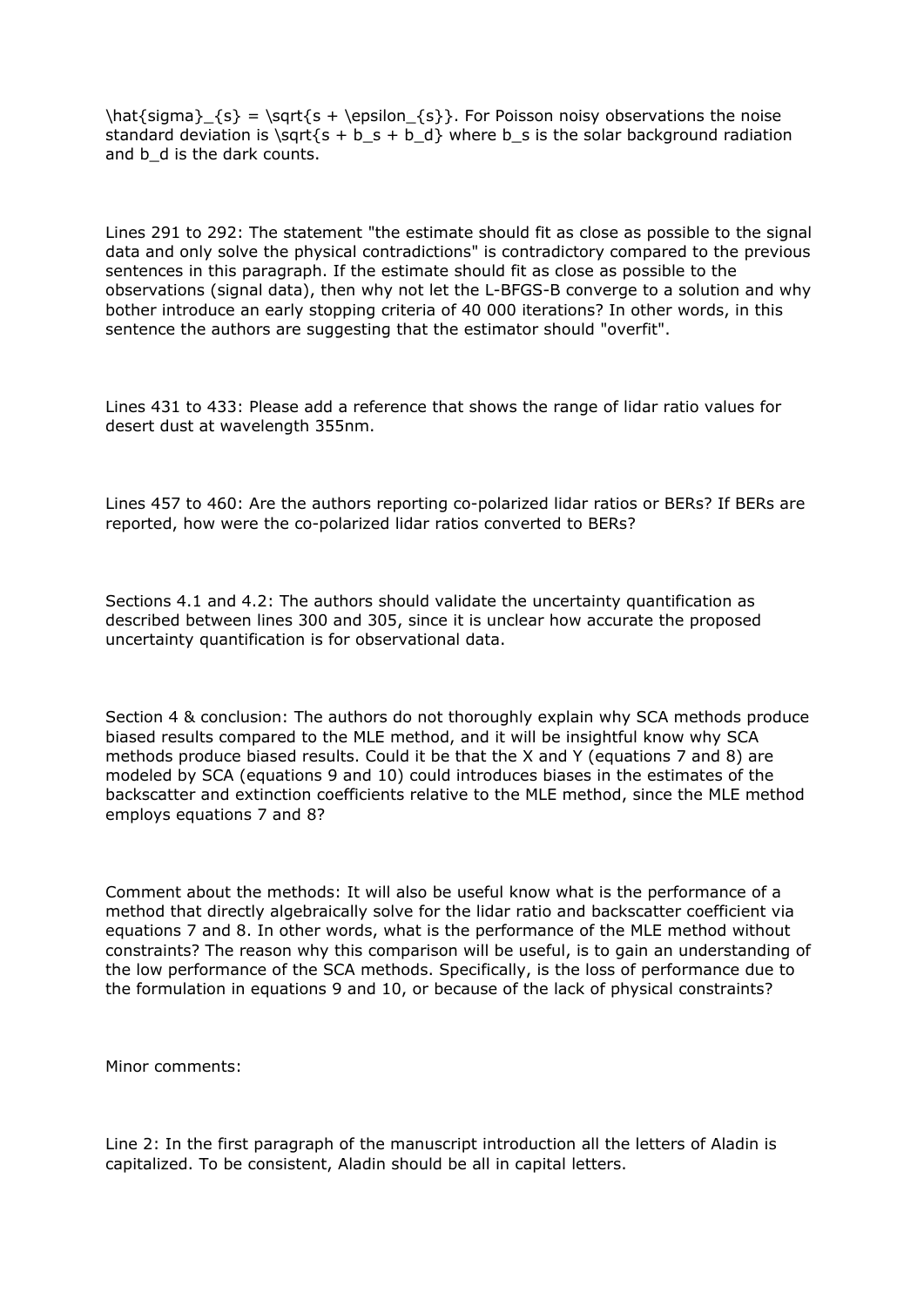Line 5: "Being and HSRL" should be "Being an HSRL".

Line 6: Backscatter coefficients and lidar ratios are normally reported without polarization.

Line 6: It will be helpful to the reader to know that ALADIN does not make crosspolariation measurements (lines 107 & 108) and therefore ALADIN is not able to make direct lidar ratio measurements.

Line 8: Do the authors mean that the inversion problem is statistically ill-posed? If the inversion problem is ill-posed, then it would not be possible to infer the extinction coefficients from ALADIN measurements without using lidar ratios.

Line 33: It is unclear what the authors mean by "because high uncertainties in climate change modelling regard the indirect effect of aerosols on clouds and anthropogenic radiative forcing (Illingworth et al., 2015).". Are the authors saying there are high uncertainties of indirect effects of aerosols on clouds in climate change modelling?

Line 41-42: Lower SNRs of what? This part of the sentence is vague.

Line 47: Do the authors mean that the inversion problem is statistically ill-posed? If the inversion problem is ill-posed, then it would not be possible to infer the extinction coefficients from ALADIN measurements without using lidar ratios.

Line 69: Fine resolution of what? Image resolution?

Line 75: "reformulated as a " would read better than "rephrased into a".

Line 133: Do the authors mean detector random errors instead of wind random errors?

Line 135: Is it unclear what is meant by Basic Repeat Cycle (BRC) or Observation. Are these terminologies that are used in the field of wind lidar? If so, would it be helpful to add a reference? Does BRC mean that every 30 consecutive vertical profiles are accumulated?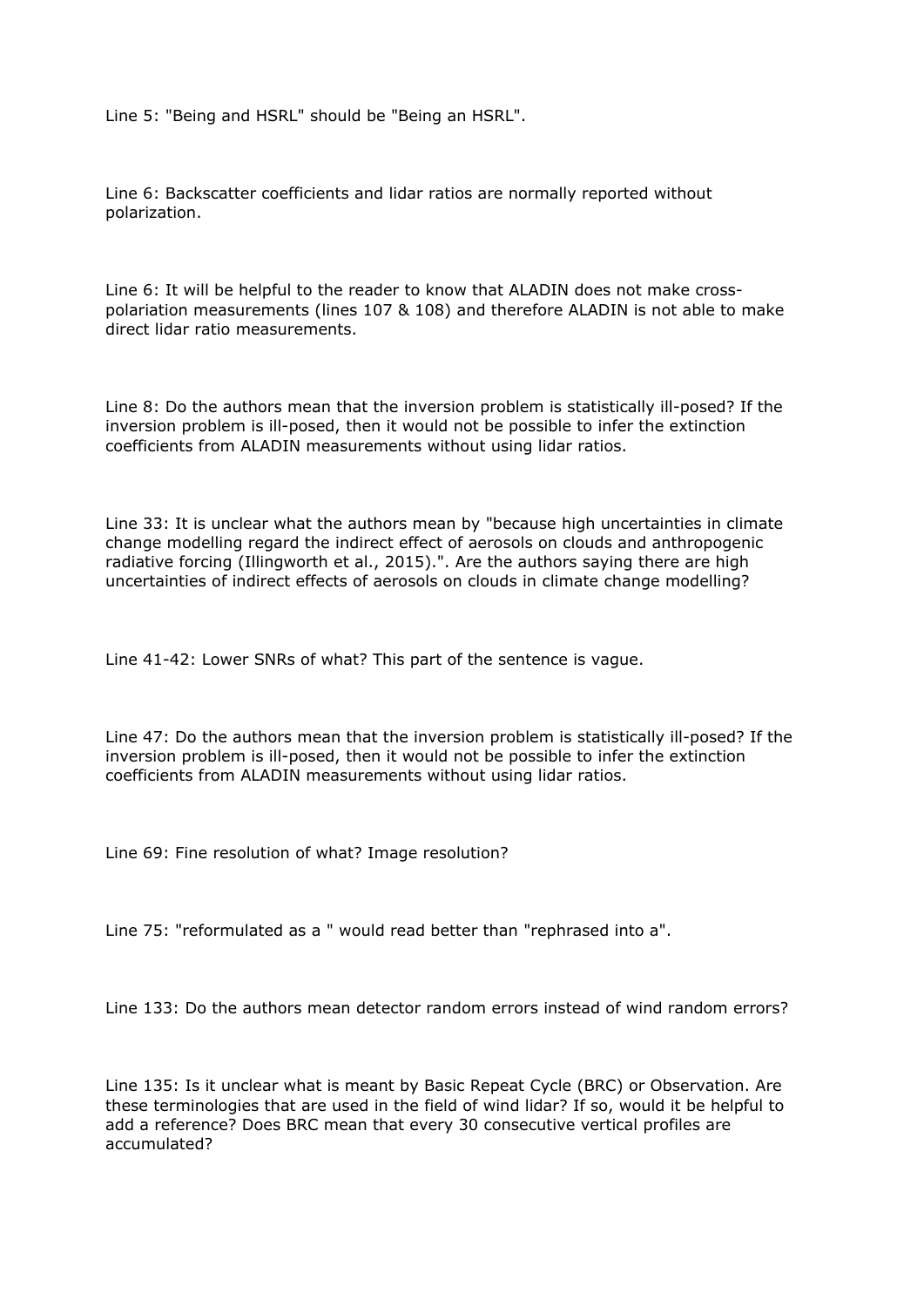Line 148: "is used as input to the optical" should be "is used as input by the optical".

Line 162: The reviewer presume that the measurement geometry is the so called geometric overlap function. It is unclear why the authors define O(r) which it is not used in equations 2 and 3?

Line 163: The range of  $T(r)$  is defined but not for  $\beta(r)$ . To be consistent it will be helpful to also define the range for  $beta(r)$  e.g.  $beta(r) > 0$ .

Line 168: If the ALADIN instrument is measuring the co-polarized backscattered energy, shouldn't the molecular backscatter coefficient also be labeled as co-polarized?

Line 180: Using the word excessive sounds negative; it would be best not to use this word.

Line 190: "When" should be "where".

Line 203: What is 'this' referring to? Is 'this' referring to L {p,sat}?

Line 205: Did the authors mean to say "or" instead of "/"?

Line 221: It is unclear what the "It" refers tp. Does the "It" refer to the second term in equation 12?

Line 222: Should J be J\_{obs}?

Line 225: In regards to S\_y, refer to comment of line 224.

Line 226: Should "Lidar" be "lidar"?

Line 234: In regards to S\_y, refer to comment of line 224.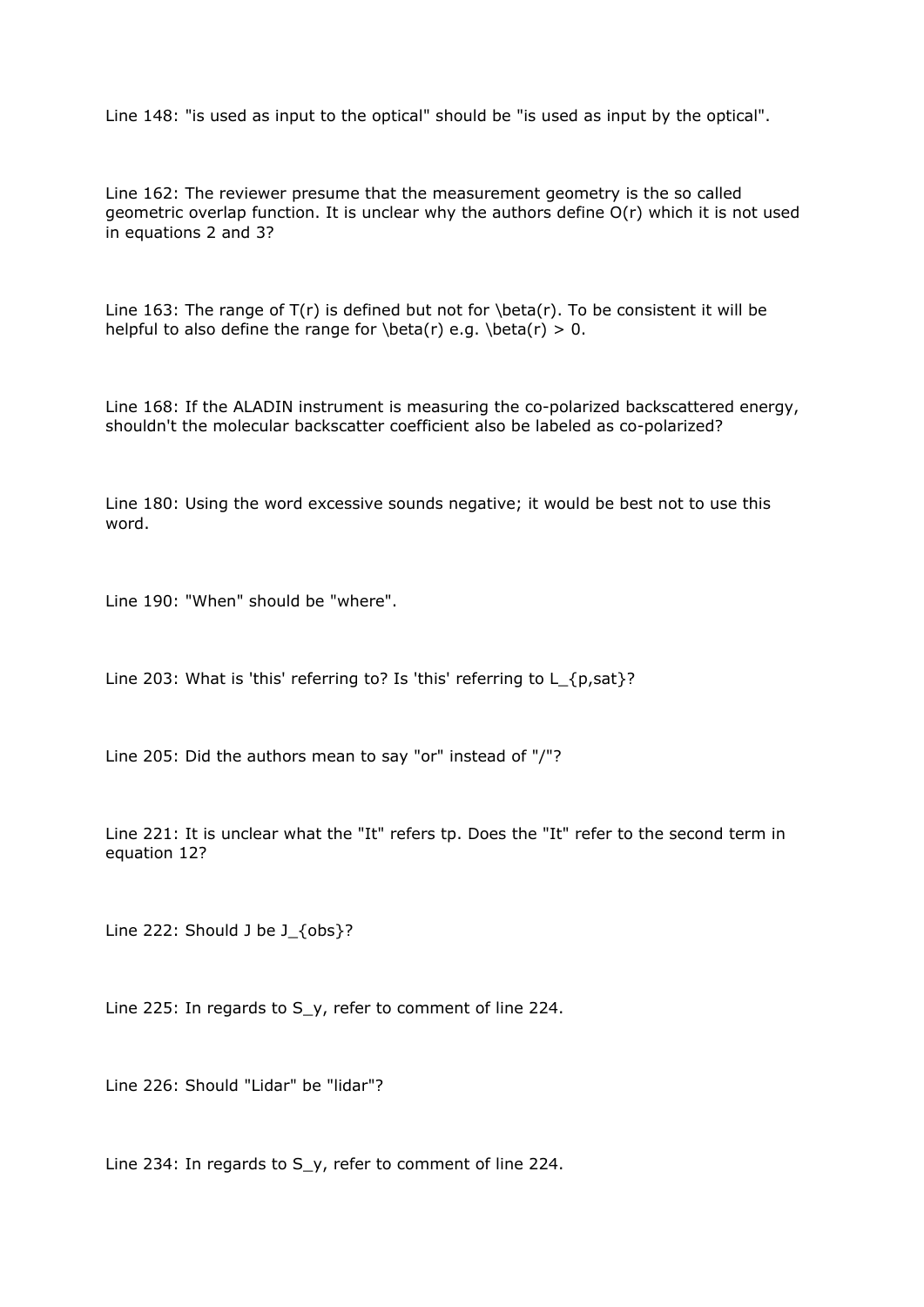Lines 236 to 245: The paragraph is superfluous since 1) the authors are not employing a constraint or penalty term and 2) the paragraph does not add value to the current text. If the authors at a later stage employ a constraint or penalty term and report results in a next publication, the next publication can include this paragraph. Furthermore, the conclusion does discuss employing a regularization term.

The reviewer suggests replacing this paragraph with one line saying that equation 14 is applied on each averaged vertical profile of measurements.

Line 252: "would show off diagonal" should be "would have off diagonal".

Line 256: The last sentence on this line is unclear. To what does "following" refer to?

Lines 263 to 264: Are the 2.9km and 87km numbers referring to different horizontal resolutions?

Line 268: The citation style of Wandinger at at. 2015 is not consitent with the citation style of Illingworth et al. 2015.

Line 288: It is unclear why new sentence starts with "But".

Lines 306 to 313: Large portions of sub-section 3.3 are repeated in the first paragraph of section 4. Therefore this sub-section can be removed.

Line 362: It is unclear what the authors mean by "wither".

Line 382: It is unclear what the authors mean by "wither". Figures 2 and 3: For the curtain plots; what is the horizontal axis? Profle number? Seconds?

Line 427: Can the authors elobrate on how the cross-polarized lidar ratio is transformed into BER (the actual lidar ratio)?

Line 434: More robust compared to what?